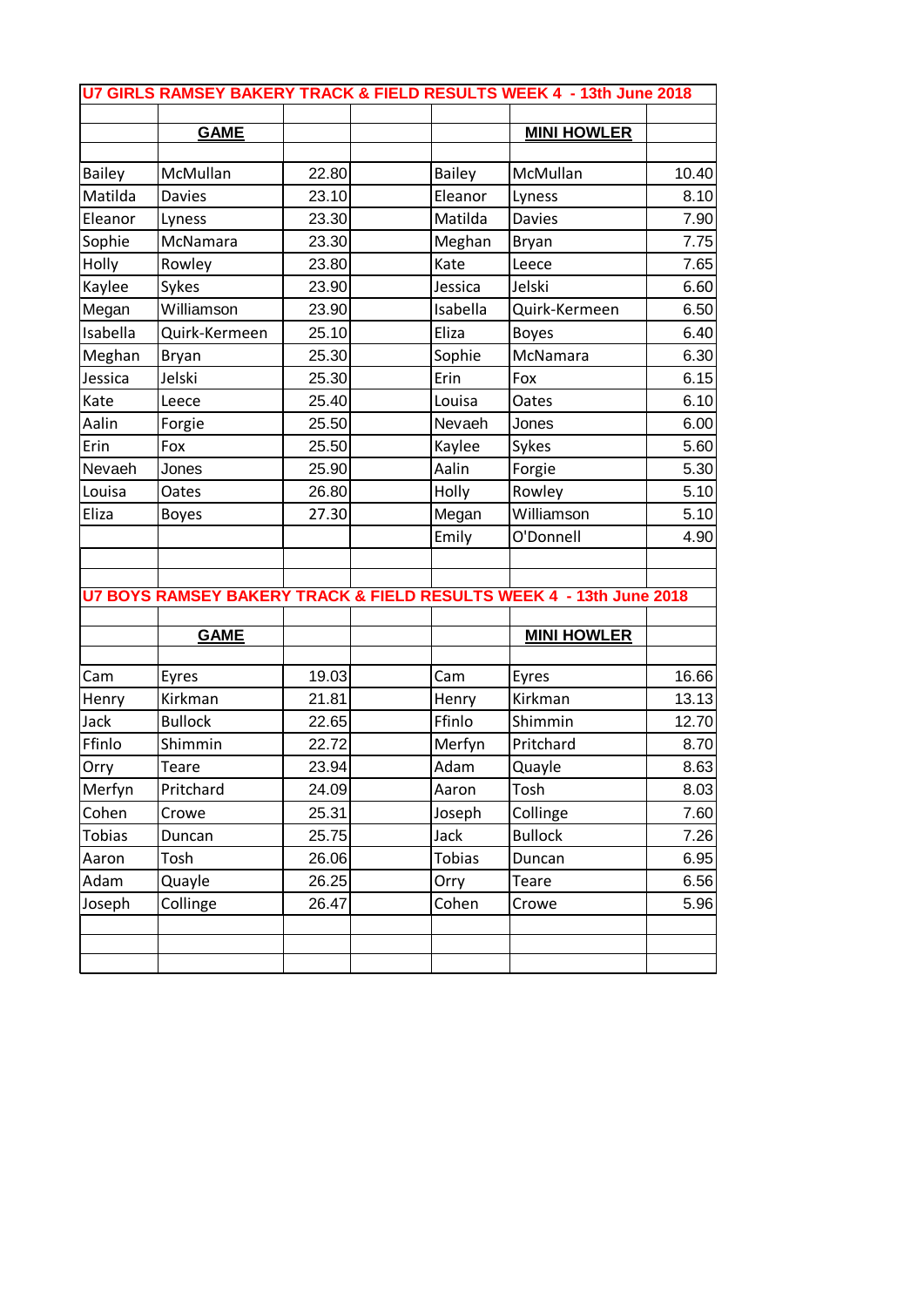|          | 75M                                                                              |       |                     | <b>THROWING THE HOWLER</b> |                                                           |  |
|----------|----------------------------------------------------------------------------------|-------|---------------------|----------------------------|-----------------------------------------------------------|--|
|          |                                                                                  |       |                     |                            |                                                           |  |
| Scarlett | Callister                                                                        | 13.5  | Scarlett            | Callister                  | 8.71                                                      |  |
| Grace    | Kelly                                                                            | 14.2  | Lille               | Hope                       | 8.51                                                      |  |
| Georgia  | Thompson                                                                         | 14.3  | Grace               | Kelly                      | 8.21                                                      |  |
| Imogen   | Howard                                                                           | 14.6  | Georgia             | Thompson                   | 8.03                                                      |  |
| Kassie   | Sykes                                                                            | 14.7  | Evelyn              | King                       | 7.85                                                      |  |
| Olivia   | Quayle                                                                           | 14.8  | Olivia              | Quayle                     | 7.69                                                      |  |
| Evelyn   | King                                                                             | 14.9  | Grayse              | Blencoe                    | 5.32                                                      |  |
| Grayse   | Blencoe                                                                          | 16.0  | Olivia              | Johnson                    | 5.20                                                      |  |
| Lille    | Hope                                                                             | 16.0  | Heidi               | Murphy                     | 5.14                                                      |  |
| Eva      | Scott                                                                            | 16.0  | Eva                 | Scott                      | 4.85                                                      |  |
|          | Johnson                                                                          | 17.2  | Kassie              | Sykes                      | 4.45                                                      |  |
| Olivia   |                                                                                  |       |                     |                            |                                                           |  |
| Heidi    | Murphy                                                                           | 19.1  | Emma                | Dorricott                  |                                                           |  |
|          | Dorricott<br>U9 BOYS RAMSEY BAKERY TRACK & FIELD RESULTS WEEK 4 - 13th June 2018 | 22.9  | Imogen              | Howard                     |                                                           |  |
| Emma     | 75 M                                                                             |       |                     | <b>THROWING THE HOWLER</b> |                                                           |  |
|          |                                                                                  |       |                     |                            |                                                           |  |
| Dylan    | <b>Bullock</b>                                                                   | 12.8  | Dylan               | <b>Bullock</b>             |                                                           |  |
| James    | Jelski                                                                           | 13.6  | James               | Leece                      |                                                           |  |
| Zac      | Woodward                                                                         | 13.7  | Henry (Har Stennett |                            |                                                           |  |
| Joe      | Teare                                                                            | 14.1  | Timothy             | Perry                      |                                                           |  |
|          | Henry (Har Stennett                                                              | 14.3  | Oliver              | Fox                        | 4.29<br>3.95<br>19.10<br>17.05<br>14.55<br>13.95<br>13.45 |  |
| Oliver   | Fox                                                                              | 14.8  | James               | Jelski                     |                                                           |  |
| Timothy  | Perry                                                                            | 14.9  | Joe                 | Teare                      |                                                           |  |
| Cailum   | McCann                                                                           | 15.6  | Zac                 | Woodward                   |                                                           |  |
| James    | Leece                                                                            | 16.0  | Zinzan              | <b>Boyes</b>               |                                                           |  |
| Jacob    | Quayle                                                                           | 17.6  | Jacob               | Quayle                     |                                                           |  |
| Zinzan   | <b>Boyes</b>                                                                     | 18.00 | Cailum              | McCann                     | 10.60<br>10.15<br>9.85<br>8.25<br>7.00<br>6.90            |  |